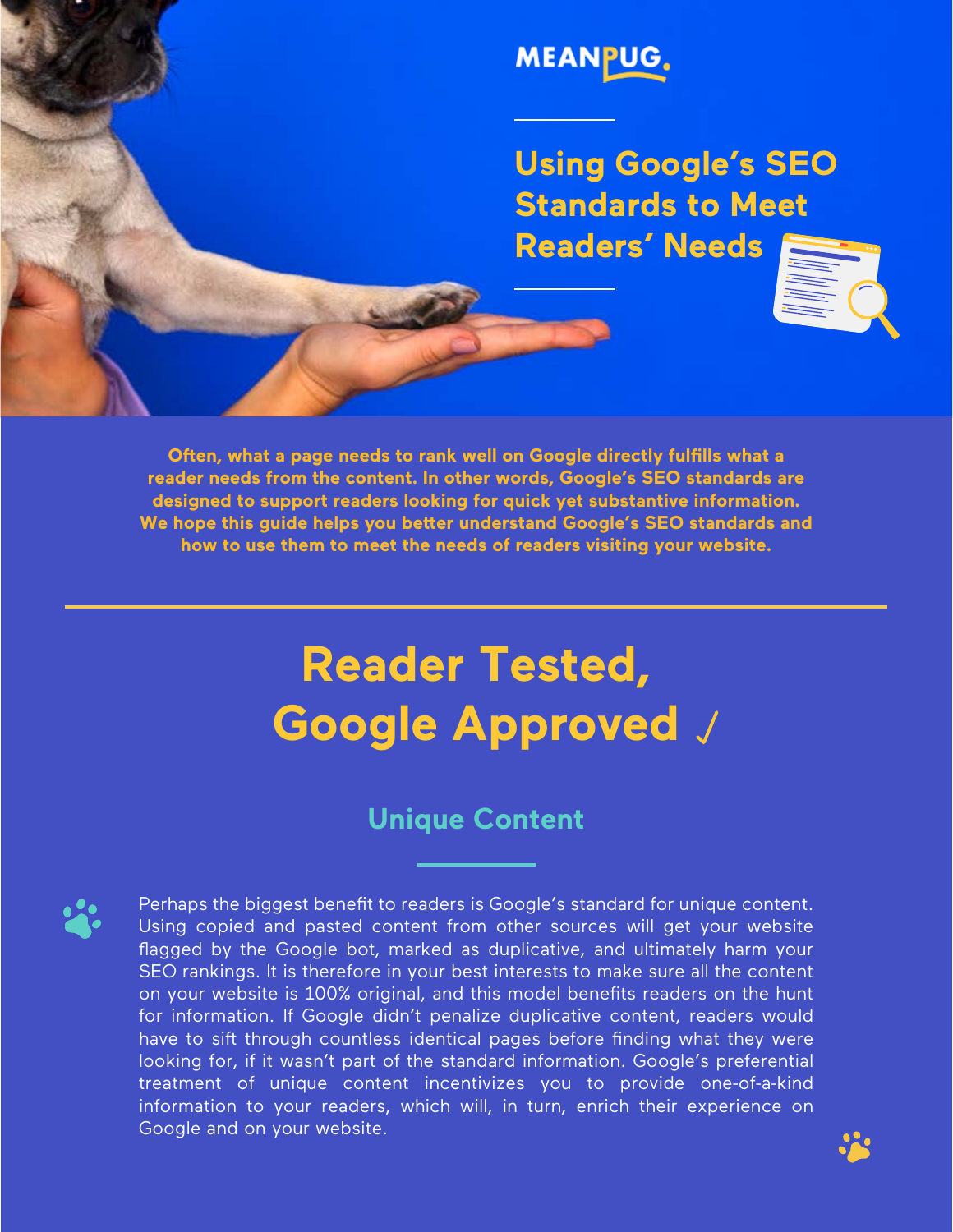#### **Title Tags & Meta Descriptions**

Similarly, Google's SEO standards favor 100% original title tags and meta descriptions, which directly benefits readers looking for information that is relevant to their search queries. Google and readers alike use meta descriptions to determine what a page is about, and a blank meta description will prompt Google to generate one using content on the page itself. The Google bot crawls the page, makes a best guess as to what it's about, and chooses an excerpt that it finds relevant to display as the meta description. The excerpt it chooses might not contain any keyword phrases or variants, which would be bad for SEO and for readers.

**When a page's title tag and meta description contain the search terms someone uses, those searched terms appear as bold on the SERP (Search Engine Results Page), making the page more noticeable to readers looking for relevant information. The more searchers click your page and read it for the**  information they're looking for, the better the page will rank on Google.

#### **Alt Text on Images**

The "alt text" (short for "alternative text") on an image should describe what the image shows in concise language. This text improves access for visually impaired visitors to your website and will also appear if an image doesn't load properly. Alt text also gives the Google bot more context when crawling your content, allowing it to better rank the page.

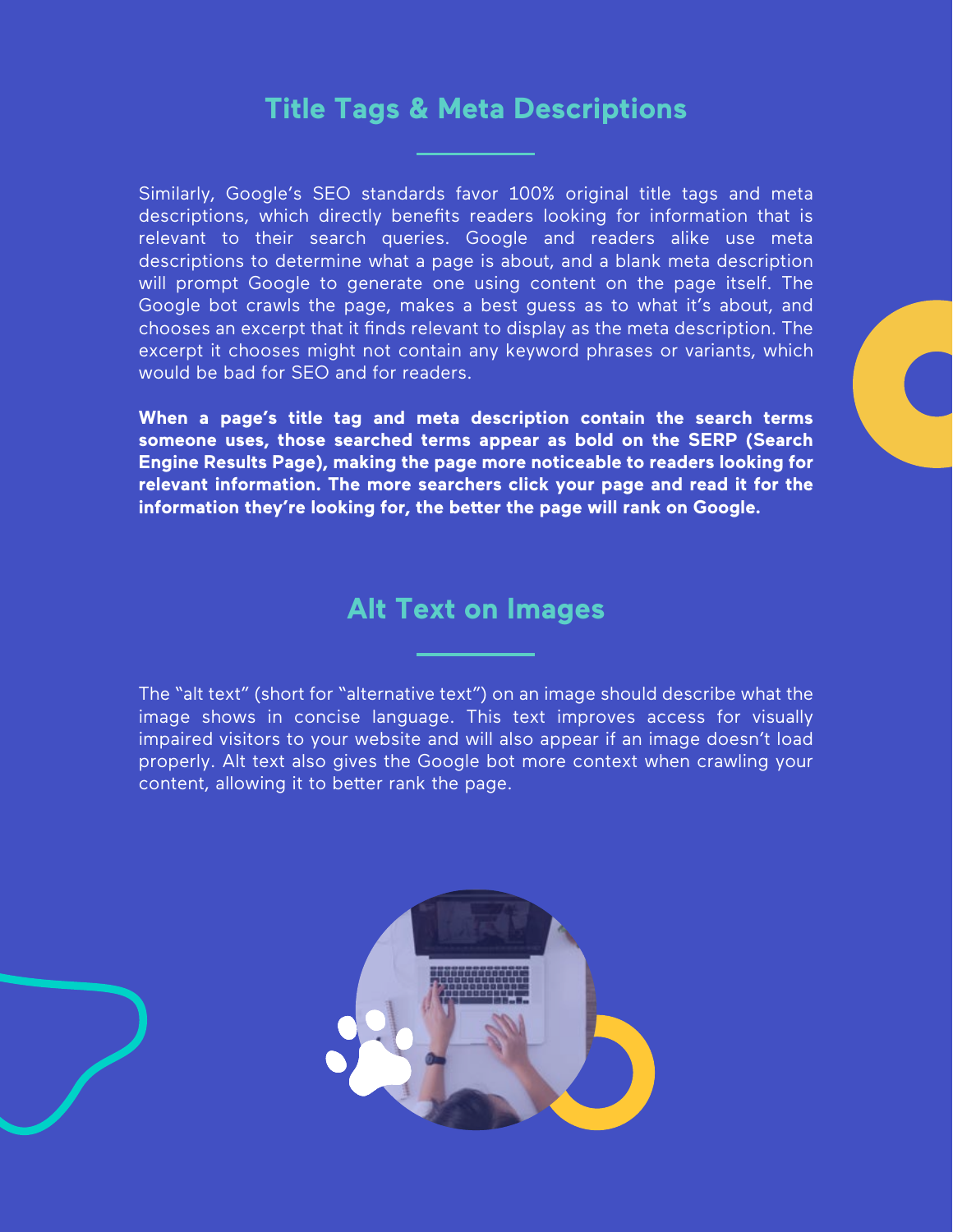#### **Embedded Widgets**

Google may now be able to identify the content in an embeddable widget as user-generated, which will help a page rank higher if the content is quality and relevant. A widget may be considered relevant to Google if it actually gives the reader the information they are looking for. This can be measured by whether and how quickly a reader returns to the SERP after clicking on a page in the search results (known as bounce rate). Having a widget embedded in the content will most likely cause readers to spend more time on that page. It goes without saying that a relevant widget can give readers a better user experience, thereby causing the page to rank higher.

#### **Table of Contents**

A table of contents lets readers see exactly how a page is structured and lets them know immediately whether the content is going to answer their question or offer other information they're interested in. Similarly, a table of contents gives the Google bot a roadmap of the page it's about to crawl, thereby strengthening the associations Google creates with your page and improving its overall SEO value. A table of contents also allows readers to "jump" to a section on the page, which helps improve user experience and reduce scrolling and bounce rates.

#### **Embedding YouTube Videos**

Embedding YouTube videos is a great way to get readers to stay on a page longer. You can choose videos of any length to get readers to spend a few extra minutes on your page, but choosing a video with relevant, informational value increases reader engagement, which can ultimately improve the page's rankings. Another potential benefit of embedding YouTube videos on a page is that the video's thumbnail might appear on the SERP. If they see a video's thumbnail next to your page, readers might be more inclined to click on the page and visit your website. While embedded videos do not directly impact a page's SEO rankings, these factors can affect rankings indirectly, so be discerning in the videos you choose to embed.